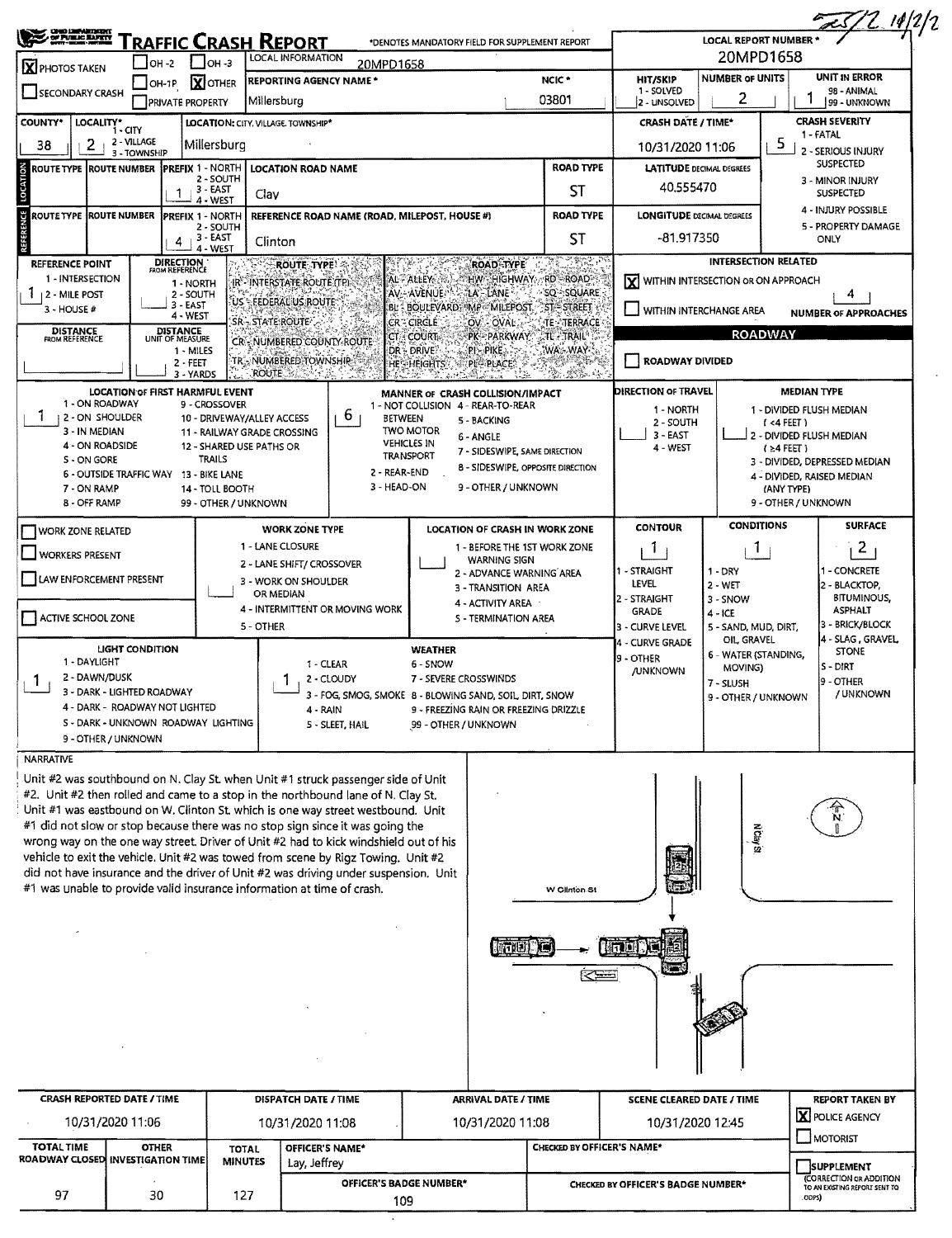| <b>CHE DEWENDER</b>                                                                                                                                                                       |                                                                                                        | <b>LOCAL REPORT NUMBER</b>                                             |                                         |                                                                                              |                                             |                                                         |                                                                                                                                                                                                                                                                                                                                                                                                                                                                                                                                                                                                                                                                                                                                                                                                                                                                                                                                                                                                                                                                                                                                                                                                                                                                                                                                                                                                                                                                                                                                                                                                                                                                                                                                                                                                                                                                                                    |                 |    |                      |  |  |  |  |
|-------------------------------------------------------------------------------------------------------------------------------------------------------------------------------------------|--------------------------------------------------------------------------------------------------------|------------------------------------------------------------------------|-----------------------------------------|----------------------------------------------------------------------------------------------|---------------------------------------------|---------------------------------------------------------|----------------------------------------------------------------------------------------------------------------------------------------------------------------------------------------------------------------------------------------------------------------------------------------------------------------------------------------------------------------------------------------------------------------------------------------------------------------------------------------------------------------------------------------------------------------------------------------------------------------------------------------------------------------------------------------------------------------------------------------------------------------------------------------------------------------------------------------------------------------------------------------------------------------------------------------------------------------------------------------------------------------------------------------------------------------------------------------------------------------------------------------------------------------------------------------------------------------------------------------------------------------------------------------------------------------------------------------------------------------------------------------------------------------------------------------------------------------------------------------------------------------------------------------------------------------------------------------------------------------------------------------------------------------------------------------------------------------------------------------------------------------------------------------------------------------------------------------------------------------------------------------------------|-----------------|----|----------------------|--|--|--|--|
|                                                                                                                                                                                           |                                                                                                        | 20MPD1658                                                              |                                         |                                                                                              |                                             |                                                         |                                                                                                                                                                                                                                                                                                                                                                                                                                                                                                                                                                                                                                                                                                                                                                                                                                                                                                                                                                                                                                                                                                                                                                                                                                                                                                                                                                                                                                                                                                                                                                                                                                                                                                                                                                                                                                                                                                    |                 |    |                      |  |  |  |  |
| UNIT#                                                                                                                                                                                     | OWNER NAME: LAST, FIRST, MIDDLE (CI SAME AS DRIVER)                                                    |                                                                        |                                         | DAMAGE                                                                                       |                                             |                                                         |                                                                                                                                                                                                                                                                                                                                                                                                                                                                                                                                                                                                                                                                                                                                                                                                                                                                                                                                                                                                                                                                                                                                                                                                                                                                                                                                                                                                                                                                                                                                                                                                                                                                                                                                                                                                                                                                                                    |                 |    |                      |  |  |  |  |
|                                                                                                                                                                                           | STOLTZFUS, CORA, S                                                                                     |                                                                        |                                         |                                                                                              |                                             | <b>DAMAGE SCALE</b>                                     |                                                                                                                                                                                                                                                                                                                                                                                                                                                                                                                                                                                                                                                                                                                                                                                                                                                                                                                                                                                                                                                                                                                                                                                                                                                                                                                                                                                                                                                                                                                                                                                                                                                                                                                                                                                                                                                                                                    |                 |    |                      |  |  |  |  |
|                                                                                                                                                                                           | OWNER ADDRESS: STREET, CITY, STATE, ZIP( E) SAME AS DRIVER)<br>9380 CARR RD, FREDERICKSBURG, OH, 44627 |                                                                        |                                         | 2<br>2 - MINOR DAMAGE                                                                        |                                             |                                                         |                                                                                                                                                                                                                                                                                                                                                                                                                                                                                                                                                                                                                                                                                                                                                                                                                                                                                                                                                                                                                                                                                                                                                                                                                                                                                                                                                                                                                                                                                                                                                                                                                                                                                                                                                                                                                                                                                                    |                 |    |                      |  |  |  |  |
|                                                                                                                                                                                           | <b>COMMERCIAL CARRIER: NAME, ADDRESS, CITY, STATE, ZIP</b>                                             |                                                                        |                                         |                                                                                              | COMMERCIAL CARRIER PHONE: INCLUDE AREA CODE |                                                         |                                                                                                                                                                                                                                                                                                                                                                                                                                                                                                                                                                                                                                                                                                                                                                                                                                                                                                                                                                                                                                                                                                                                                                                                                                                                                                                                                                                                                                                                                                                                                                                                                                                                                                                                                                                                                                                                                                    | 9 - UNKNOWN     |    |                      |  |  |  |  |
|                                                                                                                                                                                           |                                                                                                        |                                                                        |                                         |                                                                                              |                                             |                                                         |                                                                                                                                                                                                                                                                                                                                                                                                                                                                                                                                                                                                                                                                                                                                                                                                                                                                                                                                                                                                                                                                                                                                                                                                                                                                                                                                                                                                                                                                                                                                                                                                                                                                                                                                                                                                                                                                                                    |                 |    |                      |  |  |  |  |
|                                                                                                                                                                                           | LP STATE   LICENSE PLATE #                                                                             |                                                                        |                                         | <b>VEHICLE IDENTIFICATION #</b>                                                              |                                             | <b>VEHICLE YEAR</b>                                     | <b>VEHICLE MAKE</b>                                                                                                                                                                                                                                                                                                                                                                                                                                                                                                                                                                                                                                                                                                                                                                                                                                                                                                                                                                                                                                                                                                                                                                                                                                                                                                                                                                                                                                                                                                                                                                                                                                                                                                                                                                                                                                                                                |                 |    |                      |  |  |  |  |
| OН                                                                                                                                                                                        | GWE5268<br><b>INSURANCE COMPANY</b>                                                                    | 1GNDT13S572251906<br><b>INSURANCE POLICY #</b>                         |                                         | 2007                                                                                         |                                             |                                                         |                                                                                                                                                                                                                                                                                                                                                                                                                                                                                                                                                                                                                                                                                                                                                                                                                                                                                                                                                                                                                                                                                                                                                                                                                                                                                                                                                                                                                                                                                                                                                                                                                                                                                                                                                                                                                                                                                                    |                 |    |                      |  |  |  |  |
| <b>INSURANCE</b><br><b>IVERIFIED</b>                                                                                                                                                      | <b>HANHART</b>                                                                                         |                                                                        |                                         | AA000546200                                                                                  |                                             | <b>COLOR</b><br>BLU                                     | TRAILBLAZER                                                                                                                                                                                                                                                                                                                                                                                                                                                                                                                                                                                                                                                                                                                                                                                                                                                                                                                                                                                                                                                                                                                                                                                                                                                                                                                                                                                                                                                                                                                                                                                                                                                                                                                                                                                                                                                                                        |                 |    |                      |  |  |  |  |
|                                                                                                                                                                                           | <b>TYPE OF USE</b>                                                                                     |                                                                        |                                         | US DOT#                                                                                      |                                             | <b>TOWED BY: COMPANY NAME</b>                           |                                                                                                                                                                                                                                                                                                                                                                                                                                                                                                                                                                                                                                                                                                                                                                                                                                                                                                                                                                                                                                                                                                                                                                                                                                                                                                                                                                                                                                                                                                                                                                                                                                                                                                                                                                                                                                                                                                    |                 |    |                      |  |  |  |  |
| COMMERCIAL                                                                                                                                                                                | GOVERNMENT                                                                                             | IN EMERGENCY<br><b>RESPONSE</b>                                        |                                         | <b>VEHICLE WEIGHT GVWR/GCWR</b>                                                              |                                             |                                                         |                                                                                                                                                                                                                                                                                                                                                                                                                                                                                                                                                                                                                                                                                                                                                                                                                                                                                                                                                                                                                                                                                                                                                                                                                                                                                                                                                                                                                                                                                                                                                                                                                                                                                                                                                                                                                                                                                                    |                 |    |                      |  |  |  |  |
| <b>INTERLOCK</b><br>DEVICE                                                                                                                                                                | HIT/SKIP UNIT                                                                                          | # OCCUPANTS                                                            |                                         | $1 - 510K$ LBS.                                                                              |                                             | <b>IMATERIAL</b><br>RELEASED                            | <b>PLACARD ID#</b>                                                                                                                                                                                                                                                                                                                                                                                                                                                                                                                                                                                                                                                                                                                                                                                                                                                                                                                                                                                                                                                                                                                                                                                                                                                                                                                                                                                                                                                                                                                                                                                                                                                                                                                                                                                                                                                                                 |                 |    |                      |  |  |  |  |
| <b>EQUIPPED</b>                                                                                                                                                                           |                                                                                                        |                                                                        | 2 - 10.001 - 26K LBS.<br>$3 - 26K$ LBS. |                                                                                              |                                             | PLACARD                                                 |                                                                                                                                                                                                                                                                                                                                                                                                                                                                                                                                                                                                                                                                                                                                                                                                                                                                                                                                                                                                                                                                                                                                                                                                                                                                                                                                                                                                                                                                                                                                                                                                                                                                                                                                                                                                                                                                                                    |                 | 12 |                      |  |  |  |  |
|                                                                                                                                                                                           | 1 - PASSENGER CAR<br>2 - PASSENGER VAN                                                                 | 6 - VAN (9-15 SEATS)<br>7 - MOTORCYCLE 2-WHEELED                       |                                         | 12 - GOLF CART<br>13 - SNOWMOBILE                                                            |                                             | 18 - LIMO (LIVERY VEHICLE)<br>19 - BUS (16+ PASSENGERS) |                                                                                                                                                                                                                                                                                                                                                                                                                                                                                                                                                                                                                                                                                                                                                                                                                                                                                                                                                                                                                                                                                                                                                                                                                                                                                                                                                                                                                                                                                                                                                                                                                                                                                                                                                                                                                                                                                                    |                 |    |                      |  |  |  |  |
| з                                                                                                                                                                                         | (MINIVAN)<br>UNIT TYPE 3 - SPORT UTILITY                                                               | 8 - MOTORCYCLE 3-WHEELEO<br>9 - AUTOCYCLE                              |                                         | 14 - SINGLE UNIT<br><b>TRUCK</b>                                                             | 20 - OTHER VEHICLE                          |                                                         |                                                                                                                                                                                                                                                                                                                                                                                                                                                                                                                                                                                                                                                                                                                                                                                                                                                                                                                                                                                                                                                                                                                                                                                                                                                                                                                                                                                                                                                                                                                                                                                                                                                                                                                                                                                                                                                                                                    |                 |    |                      |  |  |  |  |
|                                                                                                                                                                                           | VEHICLE                                                                                                | 10 - MOPEO OR MOTORIZED                                                |                                         | 15 - SEMI-TRACTOR                                                                            | 21 - HEAVY EQUIPMENT                        | 22 - ANIMAL WITH RIDER OR                               |                                                                                                                                                                                                                                                                                                                                                                                                                                                                                                                                                                                                                                                                                                                                                                                                                                                                                                                                                                                                                                                                                                                                                                                                                                                                                                                                                                                                                                                                                                                                                                                                                                                                                                                                                                                                                                                                                                    |                 |    |                      |  |  |  |  |
|                                                                                                                                                                                           | 4 - PICK UP<br>S - CARGO VAN                                                                           | <b>BICYCLE</b><br>11 - ALL TERRAIN VEHICLE                             |                                         | 16 - FARM EQUIPMENT<br>17 - MOTORHOME                                                        |                                             | ANIMAL-DRAWN VEHICLE                                    |                                                                                                                                                                                                                                                                                                                                                                                                                                                                                                                                                                                                                                                                                                                                                                                                                                                                                                                                                                                                                                                                                                                                                                                                                                                                                                                                                                                                                                                                                                                                                                                                                                                                                                                                                                                                                                                                                                    |                 |    |                      |  |  |  |  |
|                                                                                                                                                                                           | (ATV/UTV)<br># OF TRAILING UNITS                                                                       |                                                                        |                                         |                                                                                              |                                             |                                                         |                                                                                                                                                                                                                                                                                                                                                                                                                                                                                                                                                                                                                                                                                                                                                                                                                                                                                                                                                                                                                                                                                                                                                                                                                                                                                                                                                                                                                                                                                                                                                                                                                                                                                                                                                                                                                                                                                                    |                 |    |                      |  |  |  |  |
|                                                                                                                                                                                           | WAS VEHICLE OPERATING IN AUTONOMOUS                                                                    |                                                                        |                                         | 0 - NO AUTOMATION                                                                            |                                             |                                                         |                                                                                                                                                                                                                                                                                                                                                                                                                                                                                                                                                                                                                                                                                                                                                                                                                                                                                                                                                                                                                                                                                                                                                                                                                                                                                                                                                                                                                                                                                                                                                                                                                                                                                                                                                                                                                                                                                                    |                 |    |                      |  |  |  |  |
|                                                                                                                                                                                           | MODE WHEN CRASH OCCURREO?                                                                              |                                                                        | 0                                       | 1 - DRIVER ASSISTANCE                                                                        |                                             | 4 - HIGH AUTOMATION                                     |                                                                                                                                                                                                                                                                                                                                                                                                                                                                                                                                                                                                                                                                                                                                                                                                                                                                                                                                                                                                                                                                                                                                                                                                                                                                                                                                                                                                                                                                                                                                                                                                                                                                                                                                                                                                                                                                                                    |                 |    |                      |  |  |  |  |
| 2                                                                                                                                                                                         | 1-YES 2-NO 9-OTHER/UNKNOWN                                                                             |                                                                        | <b>MODE LEVEL</b>                       | AUTONOMOUS 2 - PARTIAL AUTOMATION 5 - FULL AUTOMATION                                        |                                             |                                                         |                                                                                                                                                                                                                                                                                                                                                                                                                                                                                                                                                                                                                                                                                                                                                                                                                                                                                                                                                                                                                                                                                                                                                                                                                                                                                                                                                                                                                                                                                                                                                                                                                                                                                                                                                                                                                                                                                                    |                 |    |                      |  |  |  |  |
|                                                                                                                                                                                           | 1 - NONE                                                                                               | 6 - BUS - CHARTER/TOUR                                                 |                                         | <b>11 - FIRE</b>                                                                             | 16 - FARM                                   |                                                         | 21 - MAIL CARRIER                                                                                                                                                                                                                                                                                                                                                                                                                                                                                                                                                                                                                                                                                                                                                                                                                                                                                                                                                                                                                                                                                                                                                                                                                                                                                                                                                                                                                                                                                                                                                                                                                                                                                                                                                                                                                                                                                  |                 |    |                      |  |  |  |  |
| 1                                                                                                                                                                                         | 2-TAXI<br>3 - ELECTRONIC RIOE                                                                          | 7 - BUS - INTERCITY<br>8 - BUS - SHUTTLE                               |                                         | 12 - MILITARY<br>13 - POLICE                                                                 |                                             | 17 - MOWING<br>18 - SNOW REMOVAL-                       | 99 - OTHER / UNKNOWN                                                                                                                                                                                                                                                                                                                                                                                                                                                                                                                                                                                                                                                                                                                                                                                                                                                                                                                                                                                                                                                                                                                                                                                                                                                                                                                                                                                                                                                                                                                                                                                                                                                                                                                                                                                                                                                                               |                 |    |                      |  |  |  |  |
| <b>SPECIAL</b>                                                                                                                                                                            | <b>SHARING</b><br>4 - SCHOOL TRANSPORT                                                                 | 9 - BUS - OTHER                                                        |                                         | <b>14 - PUBLIC UTILITY</b>                                                                   |                                             | 19 - TOWING                                             |                                                                                                                                                                                                                                                                                                                                                                                                                                                                                                                                                                                                                                                                                                                                                                                                                                                                                                                                                                                                                                                                                                                                                                                                                                                                                                                                                                                                                                                                                                                                                                                                                                                                                                                                                                                                                                                                                                    |                 |    |                      |  |  |  |  |
| <b>FUNCTION</b>                                                                                                                                                                           | S - BUS - TRANSIT/COMMUTER                                                                             | 10 - AMBULANCE                                                         |                                         | 15 - CONSTRUCTION EQUIP.                                                                     |                                             | 20 - SAFETY SERVICE<br>PATROL                           |                                                                                                                                                                                                                                                                                                                                                                                                                                                                                                                                                                                                                                                                                                                                                                                                                                                                                                                                                                                                                                                                                                                                                                                                                                                                                                                                                                                                                                                                                                                                                                                                                                                                                                                                                                                                                                                                                                    |                 | 12 |                      |  |  |  |  |
| 1 - NO CARGO BODY TYPE<br>4 - LOGGING<br>7 - GRAIN/CHIPS/GRAVEL                                                                                                                           |                                                                                                        |                                                                        |                                         |                                                                                              |                                             | 11 - DUMP                                               | 99 - OTHER / UNKNOWN                                                                                                                                                                                                                                                                                                                                                                                                                                                                                                                                                                                                                                                                                                                                                                                                                                                                                                                                                                                                                                                                                                                                                                                                                                                                                                                                                                                                                                                                                                                                                                                                                                                                                                                                                                                                                                                                               |                 |    |                      |  |  |  |  |
| / NOT APPLICABLE<br>S - INTERMODAL<br>B - POLE<br>2 - BUS<br>CONTAINER CHASSIS<br>CARGO                                                                                                   |                                                                                                        |                                                                        |                                         | 9 - CARGO TANK                                                                               |                                             | 12 - CONCRETE MIXER<br>13 - AUTO TRANSPORTER            |                                                                                                                                                                                                                                                                                                                                                                                                                                                                                                                                                                                                                                                                                                                                                                                                                                                                                                                                                                                                                                                                                                                                                                                                                                                                                                                                                                                                                                                                                                                                                                                                                                                                                                                                                                                                                                                                                                    |                 |    |                      |  |  |  |  |
| 3 - VEHICLE TOWING<br>6 - CARGOVAN<br><b>BODY</b><br>10 - FLAT BEO<br>14 - GARBAGE/REFUSE<br>ANOTHER MOTOR VEHICLE<br><b>/ENCLOSED BOX</b><br><b>TYPE</b>                                 |                                                                                                        |                                                                        |                                         |                                                                                              |                                             |                                                         |                                                                                                                                                                                                                                                                                                                                                                                                                                                                                                                                                                                                                                                                                                                                                                                                                                                                                                                                                                                                                                                                                                                                                                                                                                                                                                                                                                                                                                                                                                                                                                                                                                                                                                                                                                                                                                                                                                    |                 |    |                      |  |  |  |  |
| 1 - TURN SIGNALS<br>4 - BRAKES<br>7 - WORN OR SLICK TIRES                                                                                                                                 |                                                                                                        |                                                                        |                                         |                                                                                              |                                             | 9 - MOTOR TROUBLE                                       | 99 - OTHER / UNKNOWN                                                                                                                                                                                                                                                                                                                                                                                                                                                                                                                                                                                                                                                                                                                                                                                                                                                                                                                                                                                                                                                                                                                                                                                                                                                                                                                                                                                                                                                                                                                                                                                                                                                                                                                                                                                                                                                                               |                 |    |                      |  |  |  |  |
| 2 - HEAD LAMPS<br>10 - DISABLED FROM PRIOR<br>5 - STEERING<br><b>8 - TRAILER EQUIPMENT</b><br><b>VEHICLE</b><br>DEFECTIVE<br><b>ACCIDENT</b><br>3 - TAIL LAMPS<br><b>6 - TIRE BLOWOUT</b> |                                                                                                        |                                                                        |                                         |                                                                                              |                                             |                                                         |                                                                                                                                                                                                                                                                                                                                                                                                                                                                                                                                                                                                                                                                                                                                                                                                                                                                                                                                                                                                                                                                                                                                                                                                                                                                                                                                                                                                                                                                                                                                                                                                                                                                                                                                                                                                                                                                                                    |                 |    |                      |  |  |  |  |
| <b>DEFECTS</b>                                                                                                                                                                            |                                                                                                        |                                                                        |                                         |                                                                                              |                                             |                                                         |                                                                                                                                                                                                                                                                                                                                                                                                                                                                                                                                                                                                                                                                                                                                                                                                                                                                                                                                                                                                                                                                                                                                                                                                                                                                                                                                                                                                                                                                                                                                                                                                                                                                                                                                                                                                                                                                                                    |                 |    | J-UNDERCARRIAGE [14] |  |  |  |  |
|                                                                                                                                                                                           | 1 - INTERSECTION -<br><b>MARKED CROSSWALK</b>                                                          | 4 - MIDBLOCK -<br>MARKED CROSSWALK                                     |                                         | 7 - SHOULDER/ROADSIDE<br><b>8 - SIDEWALK</b>                                                 |                                             | 10 - DRIVEWAY ACCESS<br>11 - SHARED USE PATHS           | 99 - OTHER / UNKNOWN                                                                                                                                                                                                                                                                                                                                                                                                                                                                                                                                                                                                                                                                                                                                                                                                                                                                                                                                                                                                                                                                                                                                                                                                                                                                                                                                                                                                                                                                                                                                                                                                                                                                                                                                                                                                                                                                               | $\Box$ -TOP[13] |    |                      |  |  |  |  |
| NON-<br><b>MOTORIST</b>                                                                                                                                                                   | 2 - INTERSECTION -<br>S - TRAVEL LANE<br>UNMARKED CROSSWALK<br>OTHER LOCATION                          |                                                                        |                                         | 9 - MEDIAN/CROSSING                                                                          |                                             | OR TRAILS<br>12 - FIRST RESPONDER                       |                                                                                                                                                                                                                                                                                                                                                                                                                                                                                                                                                                                                                                                                                                                                                                                                                                                                                                                                                                                                                                                                                                                                                                                                                                                                                                                                                                                                                                                                                                                                                                                                                                                                                                                                                                                                                                                                                                    |                 |    |                      |  |  |  |  |
| <b>LOCATION</b>                                                                                                                                                                           | 3 - INTERSECTION - OTHER                                                                               | <b>6 - BICYCLE LANE</b>                                                |                                         | <b>ISLAND</b>                                                                                |                                             | AT INCIDENT SCENE                                       |                                                                                                                                                                                                                                                                                                                                                                                                                                                                                                                                                                                                                                                                                                                                                                                                                                                                                                                                                                                                                                                                                                                                                                                                                                                                                                                                                                                                                                                                                                                                                                                                                                                                                                                                                                                                                                                                                                    |                 |    |                      |  |  |  |  |
|                                                                                                                                                                                           | 1 - NON-CONTACT<br>2 - NON-COLLISION                                                                   | 1 - STRAIGHT AHEAD<br>2 - BACKING                                      |                                         | 9 - LEAVING TRAFFIC<br><b>LANE</b>                                                           |                                             | 15 - WALKING, RUNNING,<br>JOGGING, PLAYING              | DISABLED VEHICLE                                                                                                                                                                                                                                                                                                                                                                                                                                                                                                                                                                                                                                                                                                                                                                                                                                                                                                                                                                                                                                                                                                                                                                                                                                                                                                                                                                                                                                                                                                                                                                                                                                                                                                                                                                                                                                                                                   |                 |    |                      |  |  |  |  |
| 3                                                                                                                                                                                         | 1<br>3 - STRIKING                                                                                      | 3 - CHANGING LANES<br>4 - OVERTAKING/PASSING                           |                                         | 10 - PARKED<br>11 - SLOWING OR STOPPED                                                       |                                             | 16 - WORKING<br>17 - PUSHING VEHICLE                    | 99 - OTHER / UNKNOWN                                                                                                                                                                                                                                                                                                                                                                                                                                                                                                                                                                                                                                                                                                                                                                                                                                                                                                                                                                                                                                                                                                                                                                                                                                                                                                                                                                                                                                                                                                                                                                                                                                                                                                                                                                                                                                                                               |                 |    |                      |  |  |  |  |
| <b>ACTION</b>                                                                                                                                                                             | 4 - STRUCK                                                                                             | PRE-CRASH S - MAKING RIGHT TURN<br><b>ACTIONS 6 - MAKING LEFT TURN</b> |                                         | IN TRAFFIC<br>12 - DRIVERLESS                                                                |                                             | 18 - APPROACHING OR<br>LEAVING VEHICLE                  | <b>OWNER PHONE</b> INCLUDE AREA CODE (C) SAME AS DRAFING<br>870-850-1886<br>1 - NONE<br>3 - FUNCTIONAL DAMAGE<br>4 - DISABLING DAMAGE<br>DAMAGED AREA(S)<br>INDICATE ALL THAT APPLY<br>CHEVROLET<br><b>VEHICLE MODEL</b><br><b>HAZARDOUS MATERIAL</b><br>CLASS <sup>#</sup><br>23 - PEDESTRIAN/SKATER<br>24 - WHEELCHAIR (ANY TYPE)<br>25 - OTHER NON-MOTORIST<br>26 - BICYCLE<br>27 - TRAIN<br>99 - UNKNOWN OR HIT/SKIP<br>3 - CONDITIONAL AUTOMATION 9 - UNKNOWN<br>¦\$€<br>s<br>9<br>$\Box$ - NO DAMAGE [0]<br>$\Box$ - ALL AREAS [ 15 ]<br>I - UNIT NOT AT SCENE [ 16 ]<br>21 - STANDING OUTSIDE<br><b>INITIAL POINT OF CONTACT</b><br>0 - NO DAMAGE<br>14 - UNDERCARRIAGE<br>1-12 - REFER TO UNIT 15 - VEHICLE NOT AT SCENE<br>12<br><b>DIAGRAM</b><br>99 - UNKNOWN<br>13 - TOP<br><b>TRAFFIC</b><br>23 - OPENING DOOR INTO<br><b>TRAFFIC CONTROL</b><br><b>TRAFFICWAY FLOW</b><br>ROADWAY<br>1 - ONE-WAY<br>1 - ROUNDABOUT 4 - STOP SIGN<br>99 - OTHER IMPROPER<br>2 - TWO-WAY<br>2 - SIGNAL<br>5 - YIELD SIGN<br><b>ACTION</b><br>6<br>1<br>3 - FLASHER<br>6 - NO CONTROL<br><b>RAIL GRADE CROSSING</b><br># OF THROUGH LANES<br>ON ROAD<br>1 - NOT INVLOVED<br>2 - INVOLVED-ACTIVE CROSSING<br>1<br><u>The Constant Constant</u><br>3 - INVOLVED-PASSIVE CROSSING<br>23 - STRUCK BY FALLING,<br>SHIFTING CARGO OR<br>UNIT / NON-MOTORIST DIRECTION<br>ANYTHING SET IN<br>MOTION BY A MOTOR<br>1 - NORTH<br>5 - NORTHEAST<br>VEHICLE<br>2 - SOUTH<br>6 - NORTHWEST<br>24 - OTHER MOVABLE<br>OBJECT<br>3 - EAST<br>7 - SOUTHEAST<br>3<br>4<br>FROM  <br>τoΙ<br>4 - WEST<br>8 - SOUTHWEST<br>9 - OTHER / UNKNOWN<br><u>Star Trashkan</u><br>ان .<br><b>S2 - BUILDING</b><br>53 - TUNNEL<br>UNIT SPEED<br><b>DETECTED SPEED</b><br>54 - OTHER FIXED<br>OBJECT<br>25<br>1 - STATED / ESTIMATED SPEED<br>99 - OTHER / UNKNOWN<br>2 - CALCULATED / EDR<br><b>POSTED SPEED</b><br>3 - UNDETERMINED |                 |    |                      |  |  |  |  |
|                                                                                                                                                                                           | <b>S - BOTH STRIKING</b><br><b>&amp; STRUCK</b>                                                        | 7 - MAKING U-TURN<br>8 - ENTERING TRAFFIC                              |                                         | 13 - NEGOTIATING A CURVE<br>14 - ENTERING OR CROSSING                                        |                                             | 19 - STANDING<br>20 - OTHER NON-MOTORIST                |                                                                                                                                                                                                                                                                                                                                                                                                                                                                                                                                                                                                                                                                                                                                                                                                                                                                                                                                                                                                                                                                                                                                                                                                                                                                                                                                                                                                                                                                                                                                                                                                                                                                                                                                                                                                                                                                                                    |                 |    |                      |  |  |  |  |
|                                                                                                                                                                                           | 9 - OTHER / UNKNOWN                                                                                    | LANE                                                                   |                                         | SPECIFIED LOCATION                                                                           |                                             |                                                         |                                                                                                                                                                                                                                                                                                                                                                                                                                                                                                                                                                                                                                                                                                                                                                                                                                                                                                                                                                                                                                                                                                                                                                                                                                                                                                                                                                                                                                                                                                                                                                                                                                                                                                                                                                                                                                                                                                    |                 |    |                      |  |  |  |  |
|                                                                                                                                                                                           | 1 - NONE<br>2 - FAILURE TO YIELD                                                                       | /ACDA                                                                  |                                         | 8 - FOLLOWING TOO CLOSE 13 - IMPROPER START FROM<br>A PARKED POSITION                        |                                             | <b>1B - OPERATING DEFECTIVE</b><br>EQUIPMENT            |                                                                                                                                                                                                                                                                                                                                                                                                                                                                                                                                                                                                                                                                                                                                                                                                                                                                                                                                                                                                                                                                                                                                                                                                                                                                                                                                                                                                                                                                                                                                                                                                                                                                                                                                                                                                                                                                                                    |                 |    |                      |  |  |  |  |
| 16                                                                                                                                                                                        | 3 - RAN RED LIGHT<br>4 - RAN STOP SIGN                                                                 | 9 - IMPROPER LANE<br>CHANGE                                            |                                         | 14 - STOPPED OR PARKED<br><b>ILLEGALLY</b>                                                   |                                             | 19 - LOAD SHIFTING<br>/FALLING/SPILLING                 |                                                                                                                                                                                                                                                                                                                                                                                                                                                                                                                                                                                                                                                                                                                                                                                                                                                                                                                                                                                                                                                                                                                                                                                                                                                                                                                                                                                                                                                                                                                                                                                                                                                                                                                                                                                                                                                                                                    |                 |    |                      |  |  |  |  |
|                                                                                                                                                                                           | 5 - UNSAFE SPEED<br>CONTRIBUTING 6 - IMPROPER TURN                                                     | 10 - IMPROPER PASSING<br>11 - DROVE OFF ROAD                           |                                         | 15 - SWERVING TO AVOID<br>16 - WRONG WAY                                                     |                                             | 20 - IMPROPER CROSSING<br>21 - LYING IN ROADWAY         |                                                                                                                                                                                                                                                                                                                                                                                                                                                                                                                                                                                                                                                                                                                                                                                                                                                                                                                                                                                                                                                                                                                                                                                                                                                                                                                                                                                                                                                                                                                                                                                                                                                                                                                                                                                                                                                                                                    |                 |    |                      |  |  |  |  |
|                                                                                                                                                                                           | CIRCUMSTANCES 7 - LEFT OF CENTER                                                                       | 12 - IMPROPER BACKING                                                  |                                         | 17 - VISION OBSTRUCTION                                                                      |                                             | 22 - NOT DISCERNIBLE                                    |                                                                                                                                                                                                                                                                                                                                                                                                                                                                                                                                                                                                                                                                                                                                                                                                                                                                                                                                                                                                                                                                                                                                                                                                                                                                                                                                                                                                                                                                                                                                                                                                                                                                                                                                                                                                                                                                                                    |                 |    |                      |  |  |  |  |
|                                                                                                                                                                                           | <b>SEQUENCE OF EVENTS</b>                                                                              |                                                                        |                                         |                                                                                              |                                             |                                                         |                                                                                                                                                                                                                                                                                                                                                                                                                                                                                                                                                                                                                                                                                                                                                                                                                                                                                                                                                                                                                                                                                                                                                                                                                                                                                                                                                                                                                                                                                                                                                                                                                                                                                                                                                                                                                                                                                                    |                 |    |                      |  |  |  |  |
| 20                                                                                                                                                                                        | et establishmente<br>1 - OVERTURN/ROLLOVER                                                             | <u>एक विकास समिति</u><br>7 - SEPARATION OF UNITS                       |                                         | <b>EVENTS</b><br>12 - DOWNHILL RUNAWAY                                                       |                                             | 19 - ANIMAL -OTHER                                      |                                                                                                                                                                                                                                                                                                                                                                                                                                                                                                                                                                                                                                                                                                                                                                                                                                                                                                                                                                                                                                                                                                                                                                                                                                                                                                                                                                                                                                                                                                                                                                                                                                                                                                                                                                                                                                                                                                    |                 |    |                      |  |  |  |  |
|                                                                                                                                                                                           | 2 - FIRE/EXPLOSION<br>3 - IMMERSION                                                                    | <b>B - RAN OFF ROAD RIGHT</b><br>9 - RAN OFF ROAD LEFT                 |                                         | 13 - OTHER NON-COLLISION<br>14 - PEDESTRIAN                                                  |                                             | 20 - MOTOR VEHICLE IN<br>TRANSPORT                      |                                                                                                                                                                                                                                                                                                                                                                                                                                                                                                                                                                                                                                                                                                                                                                                                                                                                                                                                                                                                                                                                                                                                                                                                                                                                                                                                                                                                                                                                                                                                                                                                                                                                                                                                                                                                                                                                                                    |                 |    |                      |  |  |  |  |
| $\mathbf{2}$                                                                                                                                                                              | 4 - JACKKNIFE                                                                                          | 10 - CROSS MEDIAN<br>11 - CROSS CENTERLINE -                           |                                         | 15 - PEDALCYCLE                                                                              |                                             | 21 - PARKED MOTOR<br><b>VEHICLE</b>                     |                                                                                                                                                                                                                                                                                                                                                                                                                                                                                                                                                                                                                                                                                                                                                                                                                                                                                                                                                                                                                                                                                                                                                                                                                                                                                                                                                                                                                                                                                                                                                                                                                                                                                                                                                                                                                                                                                                    |                 |    |                      |  |  |  |  |
|                                                                                                                                                                                           | 5 - CARGO / EQUIPMENT<br>LOSS OR SHIFT                                                                 | OPPOSITE DIRECTION                                                     |                                         | 16 - RAILWAY VEHICLE<br>17 - ANIMAL - FARM                                                   |                                             | 22 - WORK ZONE                                          |                                                                                                                                                                                                                                                                                                                                                                                                                                                                                                                                                                                                                                                                                                                                                                                                                                                                                                                                                                                                                                                                                                                                                                                                                                                                                                                                                                                                                                                                                                                                                                                                                                                                                                                                                                                                                                                                                                    |                 |    |                      |  |  |  |  |
| з                                                                                                                                                                                         | <b>6 - EQUIPMENT FAILURE</b>                                                                           | OF TRAVEL                                                              |                                         | 18 - ANIMAL - DEER                                                                           |                                             | MAINTENANCE<br><b>EQUIPMENT</b>                         |                                                                                                                                                                                                                                                                                                                                                                                                                                                                                                                                                                                                                                                                                                                                                                                                                                                                                                                                                                                                                                                                                                                                                                                                                                                                                                                                                                                                                                                                                                                                                                                                                                                                                                                                                                                                                                                                                                    |                 |    |                      |  |  |  |  |
|                                                                                                                                                                                           | 25 - IMPACT ATTENUATOR                                                                                 | 31 - GUARDRAIL END                                                     |                                         | <b>ENTREACTED AND TRANSPORTED ON WITH FIXED OBJECTS STRUCK IN</b><br>38 - OVERHEAD SIGN POST |                                             | 4S - EMBANKMENT                                         |                                                                                                                                                                                                                                                                                                                                                                                                                                                                                                                                                                                                                                                                                                                                                                                                                                                                                                                                                                                                                                                                                                                                                                                                                                                                                                                                                                                                                                                                                                                                                                                                                                                                                                                                                                                                                                                                                                    |                 |    |                      |  |  |  |  |
|                                                                                                                                                                                           | / CRASH CUSHION<br>26 - BRIDGE OVERHEAD                                                                | 32 - PORTABLE BARRIER<br>33 - MEDIAN CABLE BARRIER                     |                                         | 39 - LIGHT / LUMINARIES<br><b>SUPPORT</b>                                                    | 46 - FENCE                                  | 47 - MAILBOX                                            |                                                                                                                                                                                                                                                                                                                                                                                                                                                                                                                                                                                                                                                                                                                                                                                                                                                                                                                                                                                                                                                                                                                                                                                                                                                                                                                                                                                                                                                                                                                                                                                                                                                                                                                                                                                                                                                                                                    |                 |    |                      |  |  |  |  |
| 5                                                                                                                                                                                         | <b>STRUCTURE</b><br>27 - BRIDGE PIER OR                                                                | 34 - MEDIAN GUARDRAIL<br><b>BARRIER</b>                                |                                         | 40 - UTILITY POLE<br>41 - OTHER POST, POLE                                                   | 48 - TREE<br>49 - FIRE HYDRANT              |                                                         |                                                                                                                                                                                                                                                                                                                                                                                                                                                                                                                                                                                                                                                                                                                                                                                                                                                                                                                                                                                                                                                                                                                                                                                                                                                                                                                                                                                                                                                                                                                                                                                                                                                                                                                                                                                                                                                                                                    |                 |    |                      |  |  |  |  |
|                                                                                                                                                                                           | ABUTMENT<br>28 - BRIDGE PARAPET                                                                        | 35 - MEDIAN CONCRETE<br><b>BARRIER</b>                                 |                                         | OR SUPPORT<br>42 - CULVERT                                                                   | <b>SO - WORK ZONE</b><br><b>MAINTENANCE</b> |                                                         |                                                                                                                                                                                                                                                                                                                                                                                                                                                                                                                                                                                                                                                                                                                                                                                                                                                                                                                                                                                                                                                                                                                                                                                                                                                                                                                                                                                                                                                                                                                                                                                                                                                                                                                                                                                                                                                                                                    |                 |    |                      |  |  |  |  |
| <b>EQUIPMENT</b><br>6<br>36 - MEDIAN OTHER BARRIER<br>29 - BRIDGE RAIL<br>43 - CURB<br>30 - GUARDRAIL FACE<br>37 - TRAFFIC SIGN POST<br>44 - DITCH<br>51 - WALL                           |                                                                                                        |                                                                        |                                         |                                                                                              |                                             |                                                         |                                                                                                                                                                                                                                                                                                                                                                                                                                                                                                                                                                                                                                                                                                                                                                                                                                                                                                                                                                                                                                                                                                                                                                                                                                                                                                                                                                                                                                                                                                                                                                                                                                                                                                                                                                                                                                                                                                    |                 |    |                      |  |  |  |  |
|                                                                                                                                                                                           | 25<br><b>FIRST HARMFUL EVENT</b><br><b>MOST HARMFUL EVENT</b>                                          |                                                                        |                                         |                                                                                              |                                             |                                                         |                                                                                                                                                                                                                                                                                                                                                                                                                                                                                                                                                                                                                                                                                                                                                                                                                                                                                                                                                                                                                                                                                                                                                                                                                                                                                                                                                                                                                                                                                                                                                                                                                                                                                                                                                                                                                                                                                                    |                 |    |                      |  |  |  |  |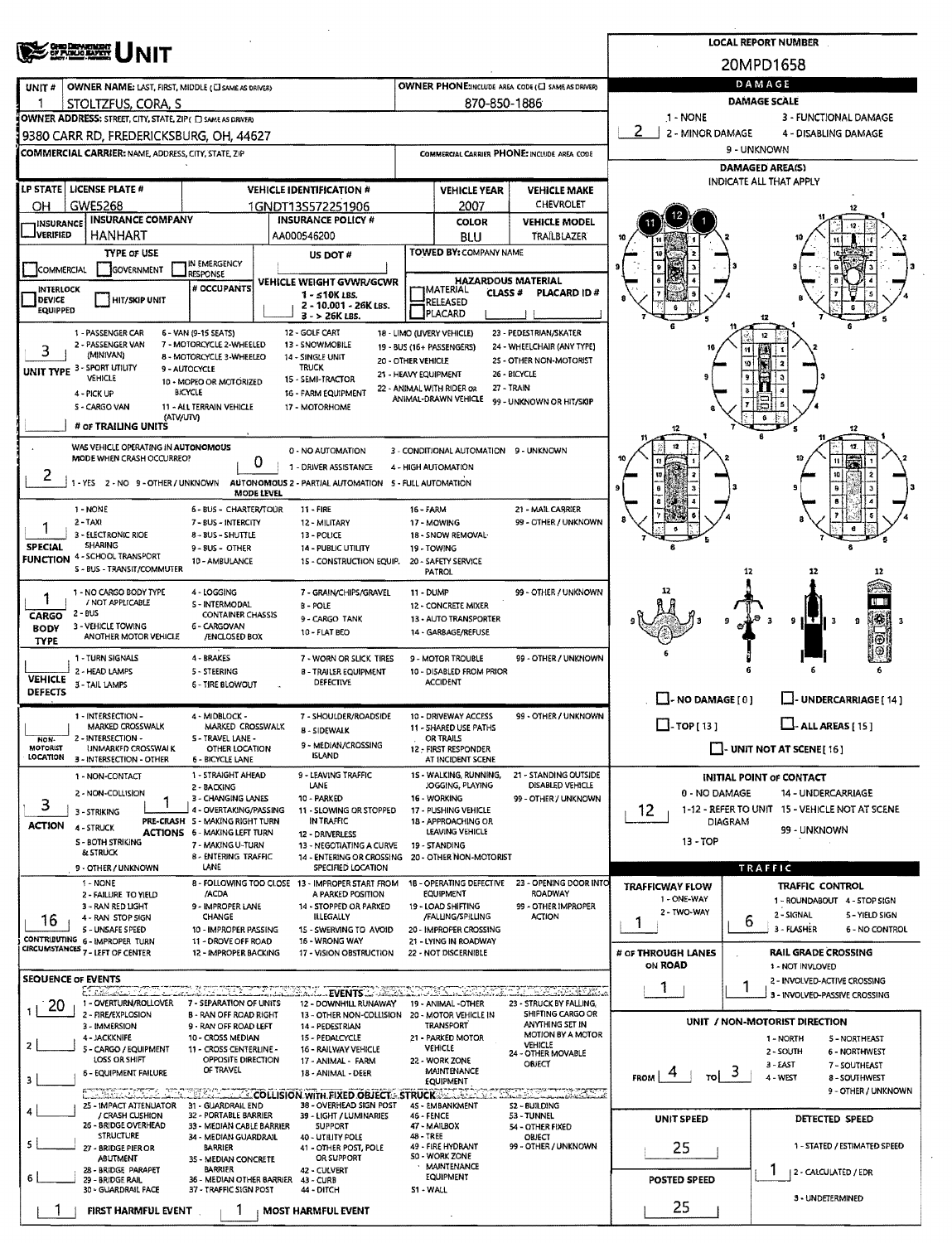| <b>ONIO DEPARTMENT</b><br>OF PUBLIC MAPETY                                                                                         |                                                                        | <b>LOCAL REPORT NUMBER</b>                                                             |                                                                             |                                                                                                                                           |                                                              |                                                                 |                                                                 |  |  |  |  |  |
|------------------------------------------------------------------------------------------------------------------------------------|------------------------------------------------------------------------|----------------------------------------------------------------------------------------|-----------------------------------------------------------------------------|-------------------------------------------------------------------------------------------------------------------------------------------|--------------------------------------------------------------|-----------------------------------------------------------------|-----------------------------------------------------------------|--|--|--|--|--|
|                                                                                                                                    |                                                                        |                                                                                        |                                                                             |                                                                                                                                           |                                                              |                                                                 | 20MPD1658                                                       |  |  |  |  |  |
| OWNER NAME: LAST, FIRST, MIDDLE (CI SAME AS DRIVER)<br>UNIT#                                                                       |                                                                        | OWNER PHONE: INCLUDE AREA CODE (E) SAME AS DRIVER!                                     | DAMAGE                                                                      |                                                                                                                                           |                                                              |                                                                 |                                                                 |  |  |  |  |  |
| 2<br>WITNER, KRISTINA, S<br>OWNER ADDRESS: STREET, CITY, STATE, ZIP ( C) SAME AS DRIVER)                                           |                                                                        |                                                                                        | <b>DAMAGE SCALE</b><br>1 - NONE<br>3 - FUNCTIONAL DAMAGE                    |                                                                                                                                           |                                                              |                                                                 |                                                                 |  |  |  |  |  |
| 1856 E JACKSON ST. MILLERSBURG. OH. 44654                                                                                          |                                                                        | 4<br>2 - MINOR DAMAGE<br>4 - DISABLING DAMAGE                                          |                                                                             |                                                                                                                                           |                                                              |                                                                 |                                                                 |  |  |  |  |  |
| <b>COMMERCIAL CARRIER: NAME, ADDRESS, CITY, STATE, ZIP</b>                                                                         |                                                                        |                                                                                        |                                                                             |                                                                                                                                           | COMMERCIAL CARRIER PHONE: INCLUDE AREA CODE                  | 9 - UNKNOWN                                                     |                                                                 |  |  |  |  |  |
|                                                                                                                                    |                                                                        |                                                                                        |                                                                             |                                                                                                                                           |                                                              | DAMAGED AREA(S)<br>INDICATE ALL THAT APPLY                      |                                                                 |  |  |  |  |  |
| LP STATE   LICENSE PLATE #                                                                                                         |                                                                        | <b>VEHICLE IDENTIFICATION #</b>                                                        |                                                                             | <b>VEHICLE YEAR</b>                                                                                                                       | <b>VEHICLE MAKE</b><br><b>BUICK</b>                          |                                                                 |                                                                 |  |  |  |  |  |
| JFG4635<br>ОН<br><b>INSURANCE COMPANY</b><br><b>INSURANCE</b>                                                                      |                                                                        | 3G5DA03EX3S589942<br><b>INSURANCE POLICY #</b>                                         |                                                                             | 2003<br><b>COLOR</b>                                                                                                                      | <b>VEHICLE MODEL</b>                                         |                                                                 |                                                                 |  |  |  |  |  |
| <b>JVERIFIED</b><br><b>NONE</b>                                                                                                    |                                                                        |                                                                                        |                                                                             | <b>RED</b>                                                                                                                                | <b>RENDEZVOUS</b>                                            |                                                                 |                                                                 |  |  |  |  |  |
| <b>TYPE OF USE</b>                                                                                                                 | IN EMERGENCY                                                           | <b>US DOT #</b>                                                                        |                                                                             | TOWED BY: COMPANY NAME<br>RIGZ TOWING                                                                                                     |                                                              |                                                                 |                                                                 |  |  |  |  |  |
| COMMERCIAL<br>GOVERNMENT                                                                                                           | <b>RESPONSE</b><br># OCCUPANTS                                         | <b>VEHICLE WEIGHT GVWR/GCWR</b>                                                        | <b>HAZARDOUS MATERIAL</b><br><b>TMATERIAL</b><br><b>CLASS #</b><br>RELEASED |                                                                                                                                           |                                                              |                                                                 |                                                                 |  |  |  |  |  |
| <b>INTERLOCK</b><br><b>DEVICE</b><br><b>HIT/SKIP UNIT</b>                                                                          |                                                                        | 1 - s10K LBS.<br>2 - 10.001 - 26K LBS.                                                 |                                                                             |                                                                                                                                           | PLACARD ID#                                                  |                                                                 |                                                                 |  |  |  |  |  |
| <b>EQUIPPED</b>                                                                                                                    |                                                                        | $3 - 26K$ LBS.                                                                         |                                                                             | <b>PLACARD</b>                                                                                                                            |                                                              |                                                                 |                                                                 |  |  |  |  |  |
| 1 - PASSENGER CAR<br>2 - PASSENGER VAN<br>3                                                                                        | 6 - VAN (9-15 SEATS)<br>7 - MOTORCÝCLE 2-WHEELED                       | 12 - GOLF CART<br>13 - SNOWMOBILE                                                      |                                                                             | 18 - LIMO (LIVERY VEHICLE)<br>19 - BUS (16+ PASSENGERS)                                                                                   | 23 - PEDESTRIAN/SKATER<br>24 - WHEELCHAIR (ANY TYPE)         |                                                                 |                                                                 |  |  |  |  |  |
| (MINIVAN)<br>UNIT TYPE 3 - SPORT UTILITY                                                                                           | <b>B - MOTORCYCLE 3-WHEELED</b><br>9 - AUTOCYCLE                       | 14 - SINGLE UNIT<br><b>TRUCK</b>                                                       | 20 - OTHER VEHICLE                                                          | 21 - HEAVY EQUIPMENT                                                                                                                      | 25 - OTHER NON-MOTORIST<br>26 - BICYCLE                      |                                                                 |                                                                 |  |  |  |  |  |
| VEHICLE<br>4 - PICK UP                                                                                                             | 10 - MOPED OR MOTORIZED<br>BICYCLE                                     | 15 - SEMI-TRACTOR<br>16 - FARM EQUIPMENT                                               |                                                                             | 22 - ANIMAL WITH RIDER OR                                                                                                                 | 27 - TRAIN                                                   |                                                                 |                                                                 |  |  |  |  |  |
| 5 - CARGO VAN                                                                                                                      | 11 - ALL TERRAIN VEHICLE                                               | 17 - MOTORHOME                                                                         |                                                                             | ANIMAL-DRAWN VEHICLE                                                                                                                      | 99 - UNKNOWN OR HIT/SKIP                                     |                                                                 |                                                                 |  |  |  |  |  |
| (ΑΤV/UTV)<br># OF TRAILING UNITS                                                                                                   |                                                                        |                                                                                        |                                                                             |                                                                                                                                           |                                                              |                                                                 | 12                                                              |  |  |  |  |  |
| WAS VEHICLE OPERATING IN AUTONOMOUS<br>MODE WHEN CRASH OCCURRED?                                                                   |                                                                        | 0 - NO AUTOMATION                                                                      |                                                                             | 3 - CONDITIONAL AUTOMATION 9 - UNKNOWN                                                                                                    |                                                              |                                                                 | 12                                                              |  |  |  |  |  |
| 2                                                                                                                                  | 0                                                                      | 1 - DRIVER ASSISTANCE                                                                  |                                                                             | 4 - HIGH AUTOMATION                                                                                                                       |                                                              |                                                                 |                                                                 |  |  |  |  |  |
|                                                                                                                                    | <b>MODE LEVEL</b>                                                      | - YES 2 - NO 9 - OTHER / UNKNOWN AUTONOMOUS 2 - PARTIAL AUTOMATION 5 - FULL AUTOMATION |                                                                             |                                                                                                                                           |                                                              |                                                                 |                                                                 |  |  |  |  |  |
| 1 - NONE<br>$2 - TAXI$                                                                                                             | 6 - BUS - CHARTER/TOUR                                                 | 11 - FIRE                                                                              | 16 - FARM                                                                   |                                                                                                                                           | 21 - MAIL CARRIER<br>99 - OTHER / UNKNOWN                    |                                                                 |                                                                 |  |  |  |  |  |
| 3 - ELECTRONIC RIDE                                                                                                                | 7 - BUS - INTERCITY<br>8 - BUS - SHUTTLE                               | 12 - MIUTARY<br>13 - POLICE                                                            |                                                                             | 17 - MOWING<br>1B - SNOW REMOVAL                                                                                                          |                                                              |                                                                 |                                                                 |  |  |  |  |  |
| <b>SHARING</b><br><b>SPECIAL</b><br>4 - SCHOOL TRANSPORT<br><b>FUNCTION</b>                                                        | 9 - BUS - OTHER<br>10 - AMBULANCE                                      | <b>14 - PUBLIC UTILITY</b><br>15 - CONSTRUCTION EQUIP.                                 |                                                                             | 19 - TOWING<br>20 - SAFETY SERVICE                                                                                                        |                                                              |                                                                 |                                                                 |  |  |  |  |  |
| S - BUS - TRANSIT/COMMUTER                                                                                                         |                                                                        |                                                                                        |                                                                             | PATROL                                                                                                                                    |                                                              |                                                                 | 12                                                              |  |  |  |  |  |
| 1 - NO CARGO BODY TYPE<br>/ NOT APPLICABLE                                                                                         | 4 - LOGGING<br>S - INTERMODAL                                          | 7 - GRAIN/CHIPS/GRAVEL<br>B - POLE                                                     | 11 - DUMP                                                                   | 12 - CONCRETE MIXER                                                                                                                       | 99 - OTHER / UNKNOWN                                         |                                                                 |                                                                 |  |  |  |  |  |
| $2 - BUS$<br>CARGO<br>3 - VEHICLE TOWING                                                                                           | <b>CONTAINER CHASSIS</b><br>9 - CARGO TANK                             |                                                                                        | 13 - AUTO TRANSPORTER                                                       |                                                                                                                                           |                                                              | 襹<br>9 H<br>Ŧ<br>9<br>- 3                                       |                                                                 |  |  |  |  |  |
| 6 - CARGOVAN<br><b>BODY</b><br>10 - FLAT BED<br>14 - GARBAGE/REFUSE<br>ANOTHER MOTOR VEHICLE<br><b>ÆNCLOSED BOX</b><br><b>TYPE</b> |                                                                        |                                                                                        |                                                                             |                                                                                                                                           |                                                              |                                                                 |                                                                 |  |  |  |  |  |
| 1 - TURN SIGNALS<br>2 - HEAD LAMPS                                                                                                 | 7 - WORN OR SLICK TIRES                                                |                                                                                        | 9 - MOTOR TROUBLE                                                           | 99 - OTHER / UNKNOWN                                                                                                                      |                                                              |                                                                 |                                                                 |  |  |  |  |  |
| <b>VEHICLE</b><br>3 - TAIL LAMPS<br><b>DEFECTS</b>                                                                                 | S - STEERING<br>6 - TIRE 81.OWOUT                                      | <b>8 - TRAILER EQUIPMENT</b><br>DEFECTIVE                                              |                                                                             | 10 - DISABLED FROM PRIOR<br><b>ACCIDENT</b>                                                                                               |                                                              |                                                                 |                                                                 |  |  |  |  |  |
|                                                                                                                                    | 4 - MIDBLOCK -                                                         |                                                                                        |                                                                             |                                                                                                                                           |                                                              | LI-NO DAMAGE[0]                                                 | L.J. UNDERCARRIAGE [ 14 ]                                       |  |  |  |  |  |
| 1 - INTERSECTION -<br>MARKED CROSSWALK                                                                                             | 7 - SHOULDER/ROADSIDE<br>MARKED CROSSWALK<br>8 - SIDEWALK              |                                                                                        | 10 - DRIVEWAY ACCESS<br>11 - SHARED USE PATHS<br>OR TRAILS                  | 99 - OTHER / UNKNOWN                                                                                                                      | $\Box$ -TOP [13]                                             | X-ALL AREAS [15]                                                |                                                                 |  |  |  |  |  |
| 2 - INTERSECTION -<br>NON-<br><b>MOTORIST</b><br>UNMARKED CROSSWALK<br>LOCATION                                                    | 5 - TRAVEL LANE -<br>OTHER LOCATION                                    |                                                                                        |                                                                             | $\Box$ - UNIT NOT AT SCENE[16]                                                                                                            |                                                              |                                                                 |                                                                 |  |  |  |  |  |
| 3 - INTERSECTION - OTHER<br>1 - NON-CONTACT                                                                                        | 6 - BICYCLE LANE<br>1 - STRAIGHT AHEAD                                 | <b>ISLAND</b><br>9 - LEAVING TRAFFIC                                                   |                                                                             | AT INCIDENT SCENE<br>15 - WALKING, RUNNING,                                                                                               | 21 - STANDING OUTSIDE                                        |                                                                 | <b>INITIAL POINT OF CONTACT</b>                                 |  |  |  |  |  |
| 2 - NON-COLLISION                                                                                                                  | 2 - BACKING<br>3 - CHANGING LANES                                      | LANE<br>10 - PARKED                                                                    |                                                                             | JOGGING, PLAYING<br>16 - WORKING                                                                                                          | DISABLED VEHICLE<br>99 - OTHER / UNKNOWN                     | 0 - NO DAMAGE                                                   | <b>14 - UNDERCARRIAGE</b>                                       |  |  |  |  |  |
| 4<br>3 - STRIKING                                                                                                                  | 4 - OVERTAKING/PASSING                                                 | 11 - SLOWING OR STOPPED                                                                |                                                                             | 17 - PUSHING VEHICLE                                                                                                                      |                                                              | 3.<br>1-12 - REFER TO UNIT 15 - VEHICLE NOT AT SCENE<br>DIAGRAM |                                                                 |  |  |  |  |  |
| <b>ACTION</b><br>4 - STRUCK                                                                                                        | PRE-CRASH 5 - MAKING RIGHT TURN<br><b>ACTIONS 6 - MAKING LEFT TURN</b> | IN TRAFFIC<br>12 - DRIVERLESS                                                          |                                                                             | 1B - APPROACHING OR<br>LEAVING VEHICLE                                                                                                    |                                                              | 99 - UNKNOWN<br>$13 - TOP$                                      |                                                                 |  |  |  |  |  |
| 5 - BOTH STRIKING<br><b>&amp; STRUCK</b>                                                                                           | 7 - MAKING U-TURN<br><b>B - ENTERING TRAFFIC</b>                       | 13 - NEGOTIATING A CURVE<br>14 - ENTERING OR CROSSING                                  |                                                                             | 19 - STANDING<br>20 - OTHER NON-MOTORIST                                                                                                  |                                                              |                                                                 |                                                                 |  |  |  |  |  |
| 9 - OTHER / UNKNOWN<br>1 - NONE                                                                                                    | LANE                                                                   | SPECIFIED LOCATION<br>B - FOLLOWING TOO CLOSE 13 - IMPROPER START FROM                 |                                                                             | 18 - OPERATING DEFECTIVE                                                                                                                  | 23 - OPENING DOOR INTO                                       |                                                                 | TRAFFIC                                                         |  |  |  |  |  |
| 2 - FAILURE TO YIELD                                                                                                               | /ACDA                                                                  | A PARKED POSITION                                                                      |                                                                             | EQUIPMENT                                                                                                                                 | <b>ROADWAY</b>                                               | <b>TRAFFICWAY FLOW</b><br>1 - ONE-WAY                           | <b>TRAFFIC CONTROL</b><br>1 - ROUNDABOUT 4 - STOP SIGN          |  |  |  |  |  |
| 3 - RAN RED UGHT<br>4 - RAN STOP SIGN                                                                                              | 9 - IMPROPER LANE<br>CHANGE                                            | 14 - STOPPED OR PARKED<br><b>ILLEGALLY</b>                                             |                                                                             | 19 - LOAD SHIFTING<br><b>FALUNG/SPILLING</b>                                                                                              | 99 - OTHER IMPROPER<br><b>ACTION</b>                         | 2 - TWO-WAY<br>2                                                | 2 - SIGNAL<br>5 - YIELD SIGN<br>6                               |  |  |  |  |  |
| 5 - UNSAFE SPEED<br>CONTRIBUTING 6 - IMPROPER TURN                                                                                 | 10 - IMPROPER PASSING<br>11 - DROVE OFF ROAD                           | 15 - SWERVING TO AVOID<br>16 - WRONG WAY                                               |                                                                             | 20 - IMPROPER CROSSING<br>21 - LYING IN ROADWAY                                                                                           |                                                              |                                                                 | 3 - FLASHER<br>6 - NO CONTROL                                   |  |  |  |  |  |
| CIRCUMSTANCES 7 - LEFT OF CENTER                                                                                                   | 12 - IMPROPER BACKING                                                  | 17 - VISION OBSTRUCTION                                                                |                                                                             | 22 - NOT DISCERNIBLE                                                                                                                      |                                                              | # OF THROUGH LANES<br>ON ROAD                                   | <b>RAIL GRADE CROSSING</b><br>1 - NOT INVLOVED                  |  |  |  |  |  |
| <b>SEQUENCE OF EVENTS</b><br>ে সাক্ষর যা                                                                                           |                                                                        |                                                                                        |                                                                             |                                                                                                                                           |                                                              | 2                                                               | 2 - INVOLVED-ACTIVE CROSSING<br>ı                               |  |  |  |  |  |
| SE 20<br>1 - OVERTURN/ROLLOVER<br>20                                                                                               | र एक एक स्थान<br>7 - SEPARATION OF UNITS                               | <b>EVENTS</b><br>12 - DOWNHILL RUNAWAY                                                 |                                                                             | <u> 1530 - 1640 - 1640 - 1650 - 1650 - 1650 - 1650 - 1650 - 1650 - 1650 - 1650 - 1650 - 1650 - 1650 - 1650 - 16</u><br>19 - ANIMAL -OTHER | <b>NEW YEARS</b><br>್ಲಿ ಪ್ಲಿಕ್ ಸ್<br>23 - STRUCK BY FALLING, |                                                                 | 3 - INVOLVED-PASSIVE CROSSING                                   |  |  |  |  |  |
| 2 - FIRE/EXPLOSION<br>3 - IMMERSION                                                                                                | <b>B - RAN OFF ROAD RIGHT</b><br>9 - RAN OFF ROAD LEFT                 | 13 - OTHER NON-COLLISION<br>14 - PEDESTRIAN                                            |                                                                             | 20 - MOTOR VEHICLE IN<br>TRANSPORT                                                                                                        | SHIFTING CARGO OR<br>ANYTHING SET IN                         |                                                                 | UNIT / NON-MOTORIST DIRECTION                                   |  |  |  |  |  |
| 4 - JACKKNIFE<br>1<br>2<br>S - CARGO / EQUIPMENT                                                                                   | 10 - CROSS MEDIAN<br>11 - CROSS CENTERLINE -                           | 15 - PEDALCYCLE<br>16 - RAILWAY VEHICLE                                                |                                                                             | 21 - PARKED MOTOR<br>VEHICLE                                                                                                              | MOTION BY A MOTOR<br>VEHICLE<br>24 - OTHER MOVABLE           |                                                                 | 1 - NORTH<br>S - NORTHEAST<br>2 - SOUTH<br><b>6 - NORTHWEST</b> |  |  |  |  |  |
| LOSS OR SHIFT .<br><b>6 - EQUIPMENT FAILURE</b>                                                                                    | OPPOSITE DIRECTION<br>OF TRAVEL                                        | 17 - ANIMAL - FARM<br>18 - ANIMAL - DEER                                               |                                                                             | 22 - WORK ZONE<br>MAINTENANCE                                                                                                             | OBJECT                                                       |                                                                 | 3 - EAST<br>7 - SOUTHEAST                                       |  |  |  |  |  |
| 3                                                                                                                                  |                                                                        | <b>ET SET AND THE TELL THE COLLISION WITH FIXED OBJECT - STRUCK THAT A TELL</b>        |                                                                             | <b>EQUIPMENT</b>                                                                                                                          | 22CON TRACTASERS                                             | $\frac{1}{10}$ 2<br>$F_{\rm ROM}$   $\frac{1}{1}$               | 4 - WEST<br>8 - SOUTHWEST<br>9 - OTHER / UNKNOWN                |  |  |  |  |  |
| 25 - IMPACT ATTENUATOR<br>/ CRASH CUSHION                                                                                          | 31 - GUARDRAIL END<br>32 - PORTABLE BARRIER                            | 38 - OVERHEAD SIGN POST<br>39 - LIGHT / LUMINARIES                                     | 45 - EMBANKMENT<br><b>46 - FENCE</b><br>47 - MAILBOX<br>48 - TREE           |                                                                                                                                           | 52 - BUILDING                                                |                                                                 |                                                                 |  |  |  |  |  |
| 26 - BRIDGE OVERHEAD<br><b>STRUCTURE</b>                                                                                           | 33 - MEDIAN CABLE BARRIER<br>34 - MEDIAN GUARDRAIL                     | SUPPORT<br>40 - UTILITY POLE                                                           |                                                                             |                                                                                                                                           | S3 - TUNNEL<br>54 - OTHER FIXED<br><b>OBJECT</b>             | UNIT SPEED                                                      | DETECTED SPEED                                                  |  |  |  |  |  |
| 5<br>27 - BRIDGE PIER OR                                                                                                           | BARRIER                                                                | 41 - OTHER POST, POLE<br>OR SUPPORT                                                    |                                                                             | 49 - FIRE HYDRANT<br>SO - WORK ZONE                                                                                                       | 99 - OTHER / UNKNOWN                                         | 25                                                              | 1 - STATED / ESTIMATED SPEED                                    |  |  |  |  |  |
| <b>ABUTMENT</b><br>28 - BRIDGE PARAPET<br>6                                                                                        | 35 - MEDIAN CONCRETE<br>BARRIER                                        | 42 - CULVERT                                                                           |                                                                             | <b>MAINTENANCE</b><br><b>EQUIPMENT</b>                                                                                                    |                                                              | <b>POSTED SPEED</b>                                             | 2 - CALCULATED / EDR                                            |  |  |  |  |  |
| 29 - BRIDGE RAIL<br>30 - GUARDRAIL FACE                                                                                            | 36 MEDIAN OTHER BARRIER<br>37 - TRAFFIC SIGN POST                      | 43 - CURB<br>44 - DITCH                                                                | 51 - WALL                                                                   |                                                                                                                                           |                                                              |                                                                 | 3 - UNDETERMINED                                                |  |  |  |  |  |
| FIRST HARMFUL EVENT                                                                                                                | 25                                                                     |                                                                                        |                                                                             |                                                                                                                                           |                                                              |                                                                 |                                                                 |  |  |  |  |  |